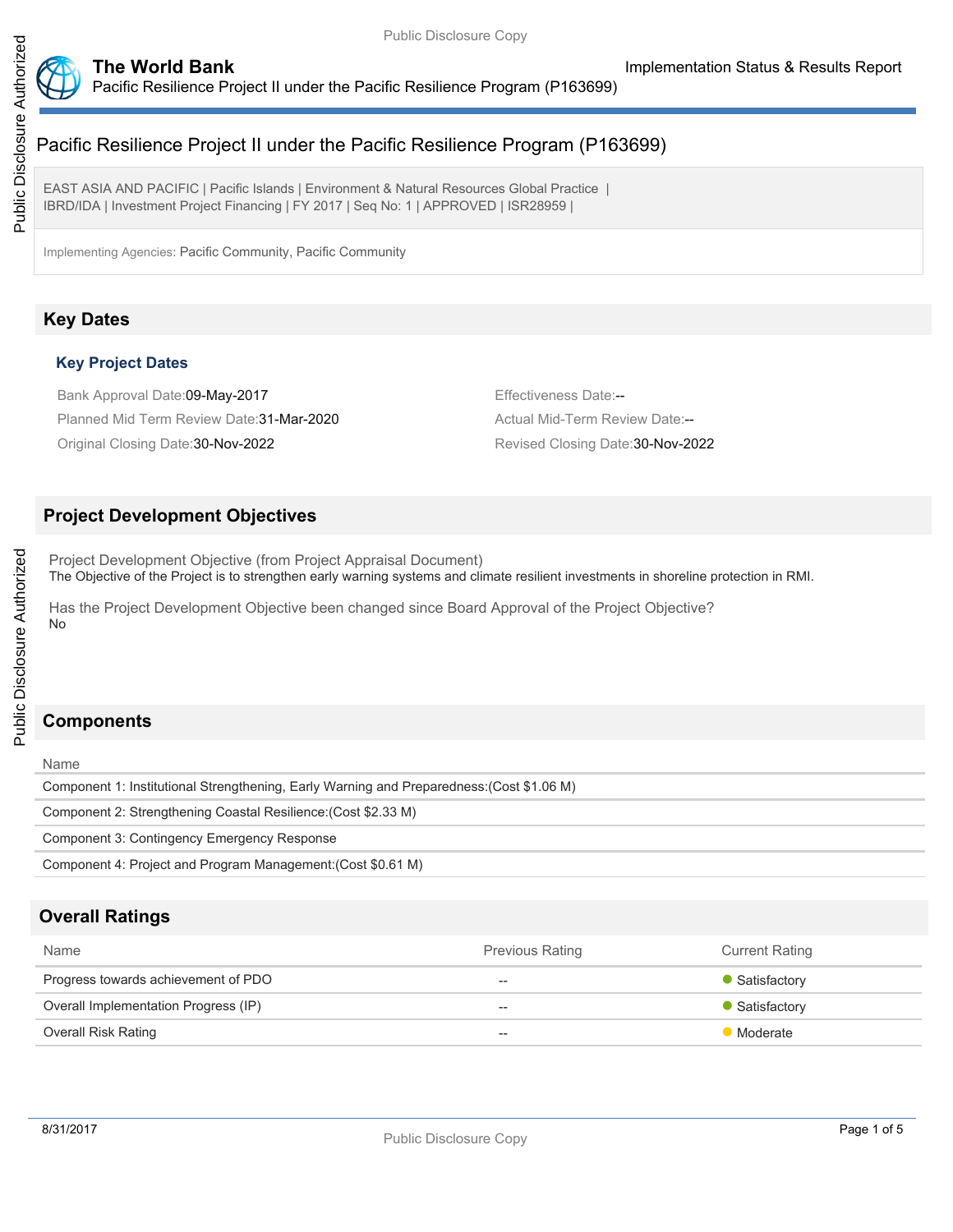



**The World Bank Implementation Status & Results Report** Pacific Resilience Project II under the Pacific Resilience Program (P163699)

## **Implementation Status and Key Decisions**

The Project is not yet effective

#### **Risks**

#### **Systematic Operations Risk-rating Tool**

| <b>Risk Category</b>                                            | Rating at Approval | <b>Previous Rating</b>   | <b>Current Rating</b> |
|-----------------------------------------------------------------|--------------------|--------------------------|-----------------------|
| <b>Political and Governance</b>                                 | • Moderate         | $\overline{\phantom{a}}$ | • Moderate            |
| Macroeconomic                                                   | • Moderate         | $--$                     | • Moderate            |
| Sector Strategies and Policies                                  | • Moderate         | $- -$                    | • Moderate            |
| Technical Design of Project or Program                          | • Moderate         | --                       | • Moderate            |
| Institutional Capacity for Implementation and<br>Sustainability | • Moderate         | $- -$                    | • Moderate            |
| Fiduciary                                                       | • Moderate         | $- -$                    | • Moderate            |
| <b>Environment and Social</b>                                   | • Moderate         | $- -$                    | $\bullet$ High        |
| <b>Stakeholders</b>                                             | • Moderate         | $-$                      | • Moderate            |
| Other                                                           | • Substantial      | $- -$                    | • Substantial         |
| Overall                                                         | • Moderate         | --                       | • Moderate            |
|                                                                 |                    |                          |                       |

#### **Results**

#### **Project Development Objective Indicators**

| ► Staff trained in early warning and preparedness apply knowledge they have acquired during disaster response or simulated<br>drills (Percentage, Custom) |                 |                   |                  |                 |  |  |
|-----------------------------------------------------------------------------------------------------------------------------------------------------------|-----------------|-------------------|------------------|-----------------|--|--|
|                                                                                                                                                           |                 |                   |                  |                 |  |  |
|                                                                                                                                                           | <b>Baseline</b> | Actual (Previous) | Actual (Current) | End Target      |  |  |
| Value                                                                                                                                                     | 0.00            |                   | 0.00             | 50.00           |  |  |
| Date                                                                                                                                                      | 28-Mar-2017     | --                | 09-Aug-2017      | $20 - Oct-2022$ |  |  |
|                                                                                                                                                           |                 |                   |                  |                 |  |  |

| ► Sector agencies are using new coastal risk assessment tool to assist with planning decision making (Number, Custom) |                 |                   |                  |            |  |  |
|-----------------------------------------------------------------------------------------------------------------------|-----------------|-------------------|------------------|------------|--|--|
|                                                                                                                       | <b>Baseline</b> | Actual (Previous) | Actual (Current) | End Target |  |  |
| Value                                                                                                                 | 0.00            | $- -$             | 0.00             | 2.00       |  |  |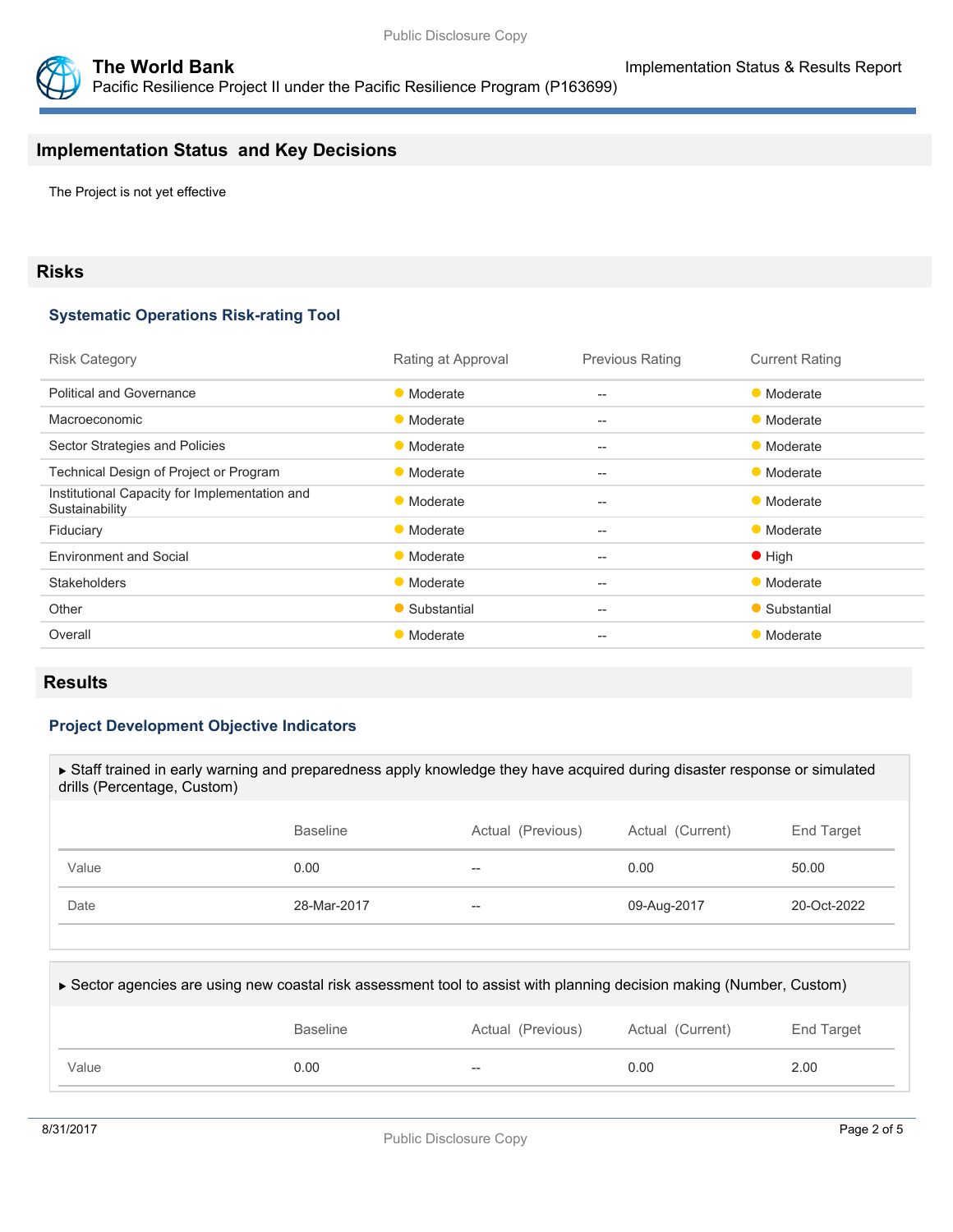



| Date | 28-Mar-2017 | $- -$ | 09-Aug-2017 | 30-Jun-2022 |
|------|-------------|-------|-------------|-------------|
|      |             |       |             |             |
|      |             |       |             |             |
|      |             |       |             |             |

Overall Comments Project is not yet effective.

#### **Intermediate Results Indicators**

| ► Staff involved in Early warning and preparedness are trained on new procedures (Percentage, Custom) |                                                                        |    |             |                 |  |  |
|-------------------------------------------------------------------------------------------------------|------------------------------------------------------------------------|----|-------------|-----------------|--|--|
|                                                                                                       | <b>Baseline</b><br>Actual (Previous)<br>Actual (Current)<br>End Target |    |             |                 |  |  |
| Value                                                                                                 | 0.00                                                                   | -- | 0.00        | 60.00           |  |  |
| Date                                                                                                  | 20-Feb-2017                                                            | -- | 09-Aug-2017 | $20 - Oct-2022$ |  |  |
|                                                                                                       |                                                                        |    |             |                 |  |  |

| Alternative construction aggregate resources identified and shared with government and stakeholders (Yes/No, Custom) |                                                                        |    |             |             |  |
|----------------------------------------------------------------------------------------------------------------------|------------------------------------------------------------------------|----|-------------|-------------|--|
|                                                                                                                      | <b>Baseline</b><br>Actual (Previous)<br>End Target<br>Actual (Current) |    |             |             |  |
| Value                                                                                                                |                                                                        | -- | N           |             |  |
| Date                                                                                                                 | 01-Feb-2017                                                            | -- | 09-Aug-2017 | 20-Oct-2022 |  |
|                                                                                                                      |                                                                        |    |             |             |  |

| ► Relevant, understandable and usable disaster risk information available to national and local agencies (Yes/No, Custom) |                                                                        |     |             |                 |  |  |
|---------------------------------------------------------------------------------------------------------------------------|------------------------------------------------------------------------|-----|-------------|-----------------|--|--|
|                                                                                                                           | <b>Baseline</b><br>Actual (Current)<br>End Target<br>Actual (Previous) |     |             |                 |  |  |
| Value                                                                                                                     | N                                                                      | $-$ | N           |                 |  |  |
| Date                                                                                                                      | 01-Mar-2017                                                            | $-$ | 09-Aug-2017 | $20 - Oct-2022$ |  |  |
|                                                                                                                           |                                                                        |     |             |                 |  |  |

#### Overall Comments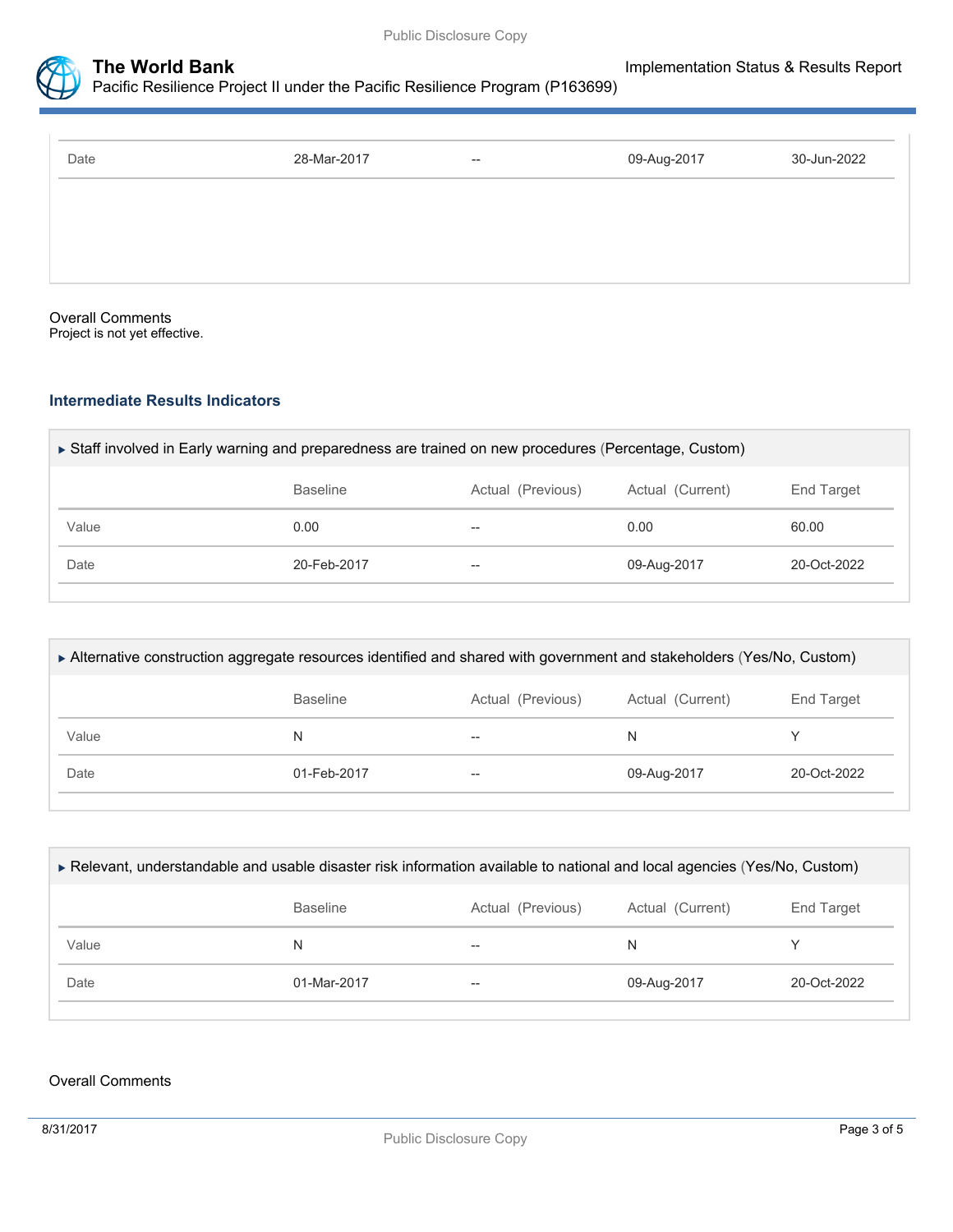

Project is not yet effective.

### **Data on Financial Performance**

#### **Disbursements (by loan)**

| Project                    | Loan/Credit/TF   | <b>Status</b>    | Currency      | Original    | Revised      | Cancelled                                           | <b>Disbursed</b> | Undisbursed        | <b>Disbursed</b>  |
|----------------------------|------------------|------------------|---------------|-------------|--------------|-----------------------------------------------------|------------------|--------------------|-------------------|
| P163699                    | <b>IDA-D1820</b> | Not<br>Effective | USD           | 4.00        | 4.00         | 0.00                                                | 0.00             | 4.23               | 0%                |
| <b>Key Dates (by loan)</b> |                  |                  |               |             |              |                                                     |                  |                    |                   |
| Project                    | Loan/Credit/TF   | <b>Status</b>    | Approval Date |             | Signing Date | <b>Effectiveness Date</b>                           |                  | Orig. Closing Date | Rev. Closing Date |
| P163699                    | <b>IDA-D1820</b> | Not<br>Effective | 09-May-2017   | 23-Jun-2017 |              | $\hspace{0.05cm} -\hspace{0.05cm} -\hspace{0.05cm}$ |                  | 30-Nov-2022        | 30-Nov-2022       |

#### **Cumulative Disbursements**



## **Restructuring History**